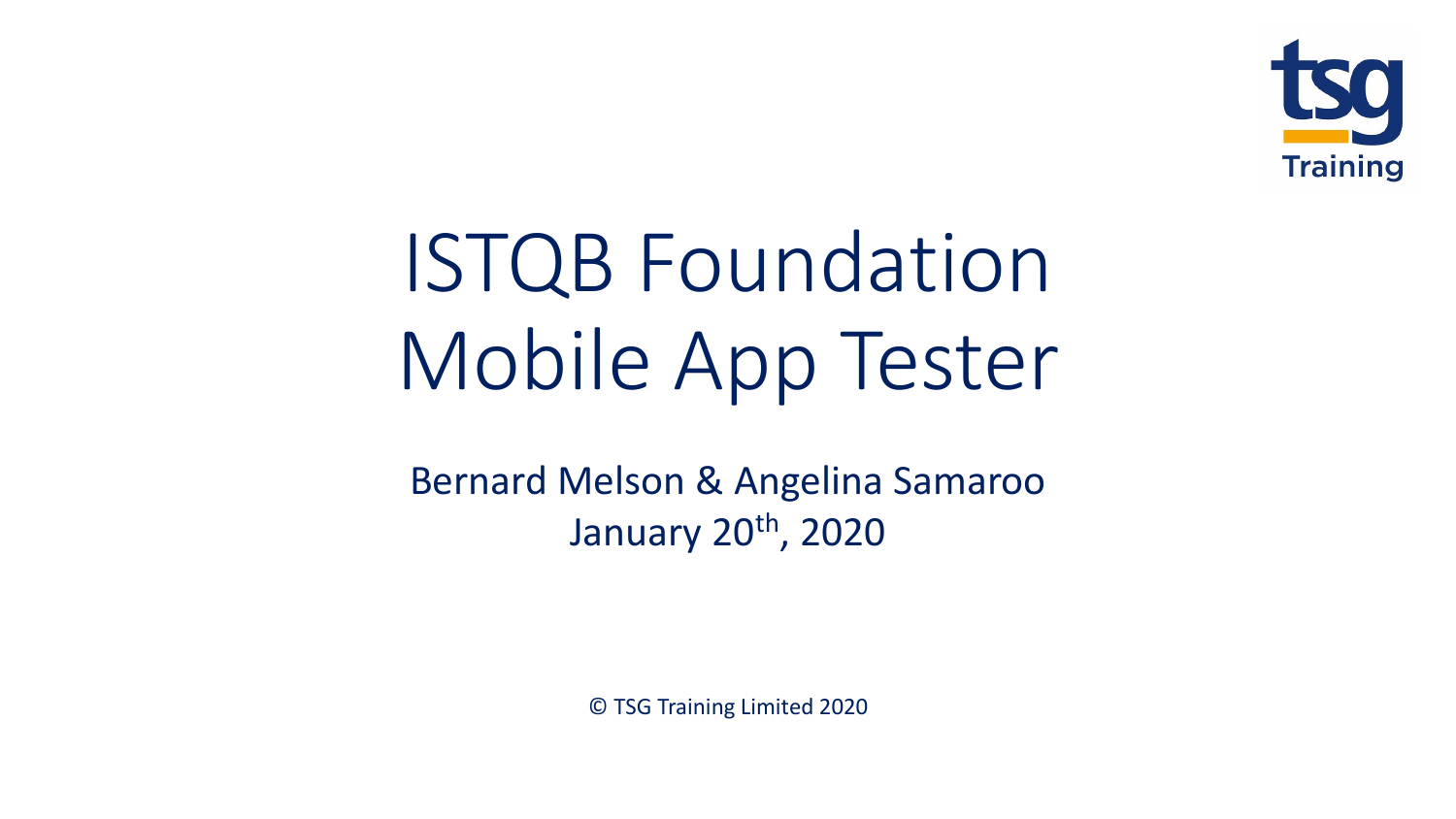## Who We Are

- **Angelina Samaroo**, Principal Trainer
- 30 years IT Experience, including 20 as a trainer;
- Member of the IEEE, and accredited as a trainer by the BCS and ISTQB

Ably supported by

**Bernard Melson**, Managing Director and Owner of TSG Training

- 40 years IT & Business Experience
- A Fellow of the BCS

Want to know more?

Please contact us at: enquiries@tsg.training.co.uk or call Paula on 08000 199 337 Or see our website: [www.tsg-training.co.uk](http://www.tsg-training.co.uk/)





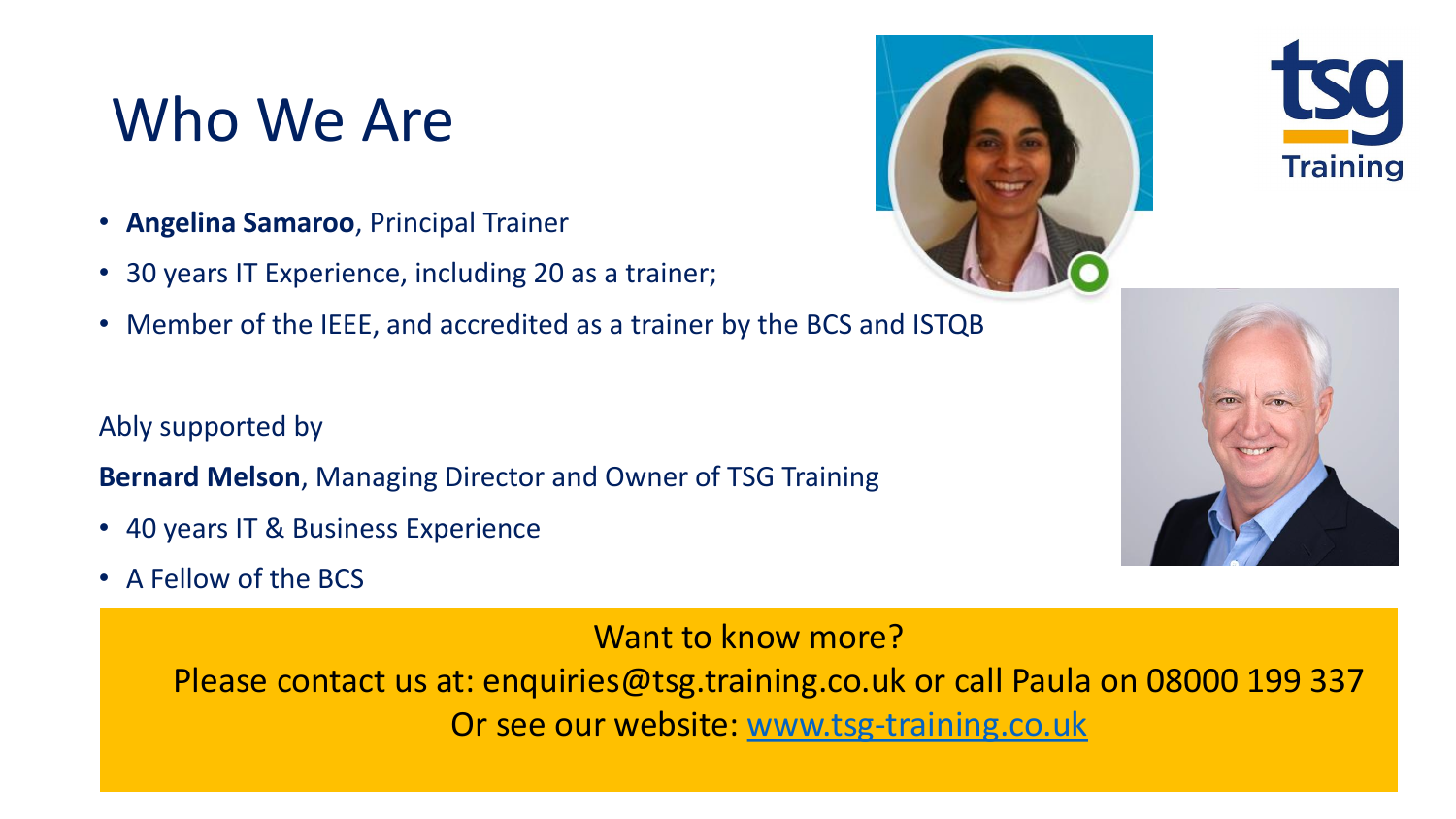# Agenda



Why ISTQB launched this new certification

The Business Outcomes and Benefit

Course Objectives

Device Types, Models and Data

Types of Mobile Testing

Development Platforms, Emulators and Simulators

Mobile testing Strategy

Q&A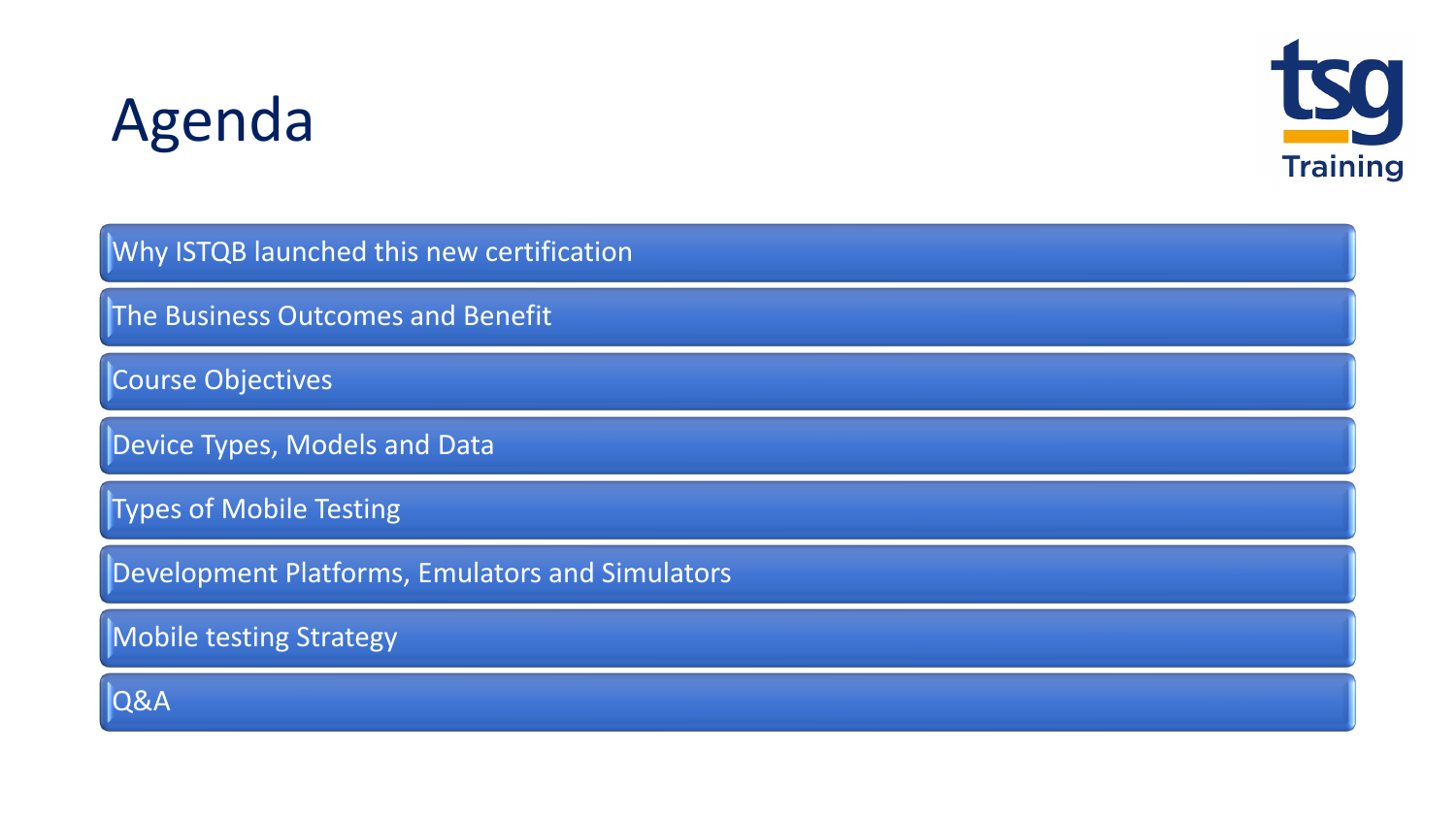## Business Outcomes



- MAT-01 Understand and review business and technology drivers for mobile apps in order to create a test strategy.
- MAT-02 Identify and understand the key challenges, risks and expectations associated with testing a mobile application.
- MAT-03 Apply test types and levels specific to mobile applications.
- MAT-04 Apply common test types, such as those mentioned in [ISTQB\_CTFL\_2018], in the mobile specific context.
- MAT-05 Carry out the activities required specifically for mobile application testing as part of the main activities described in the ISTQB® test process.
- MAT-06 Identify and use suitable environments and appropriate tools for mobile application testing.
- MAT-07 Understand methods and tools used specifically to support mobile application test automation.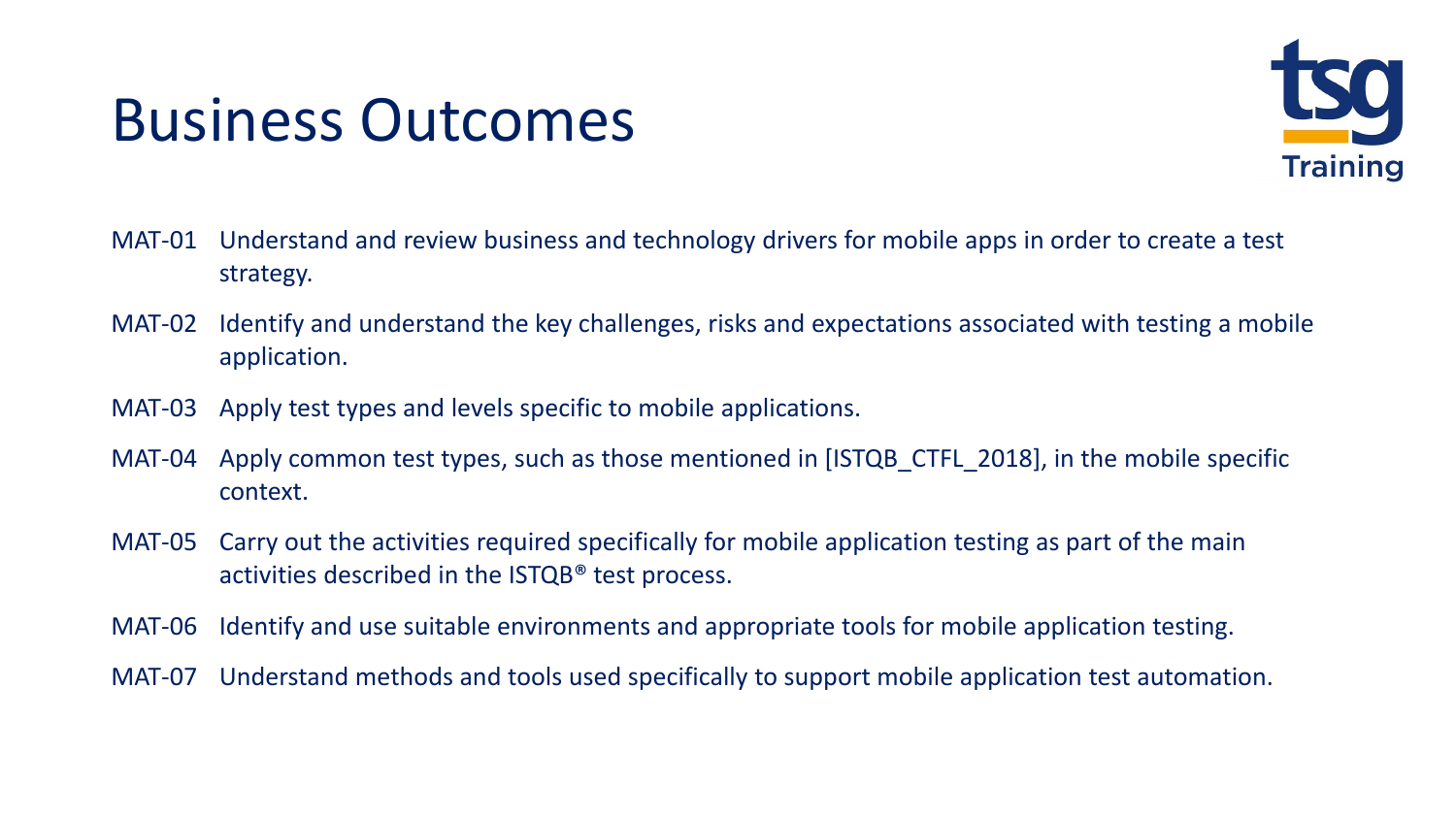

### Hands-on Objectives

- These focus on practical skills and competencies
- H0 a live demo or recorded video
- H1 guided exercise
	- trainees follow a sequence of steps performed by the trainer
- H2 exercise with hints
- H3 exercise without hints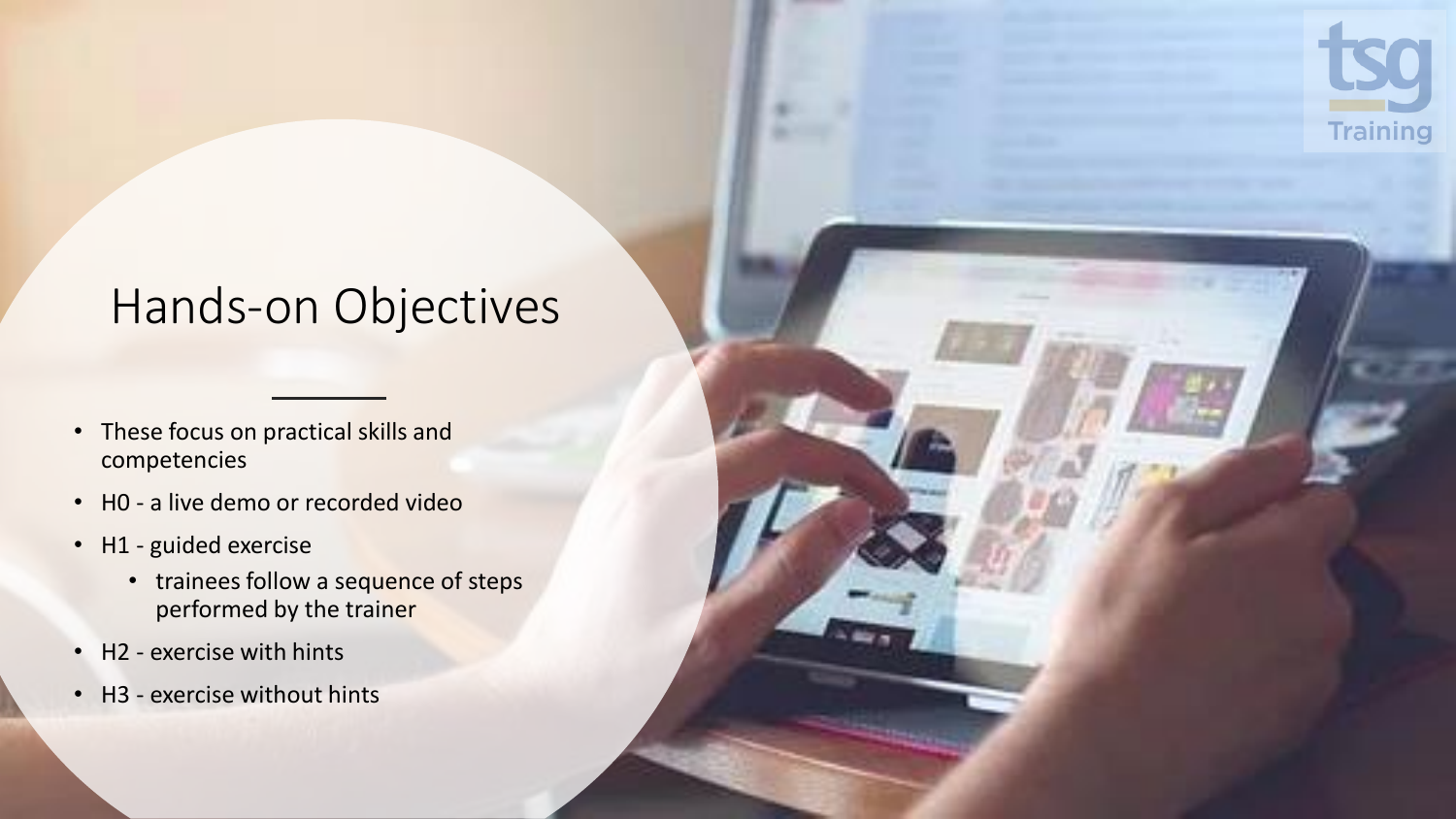

## Mobile Device Types

store

 $\bullet$  th

**SPECIAL**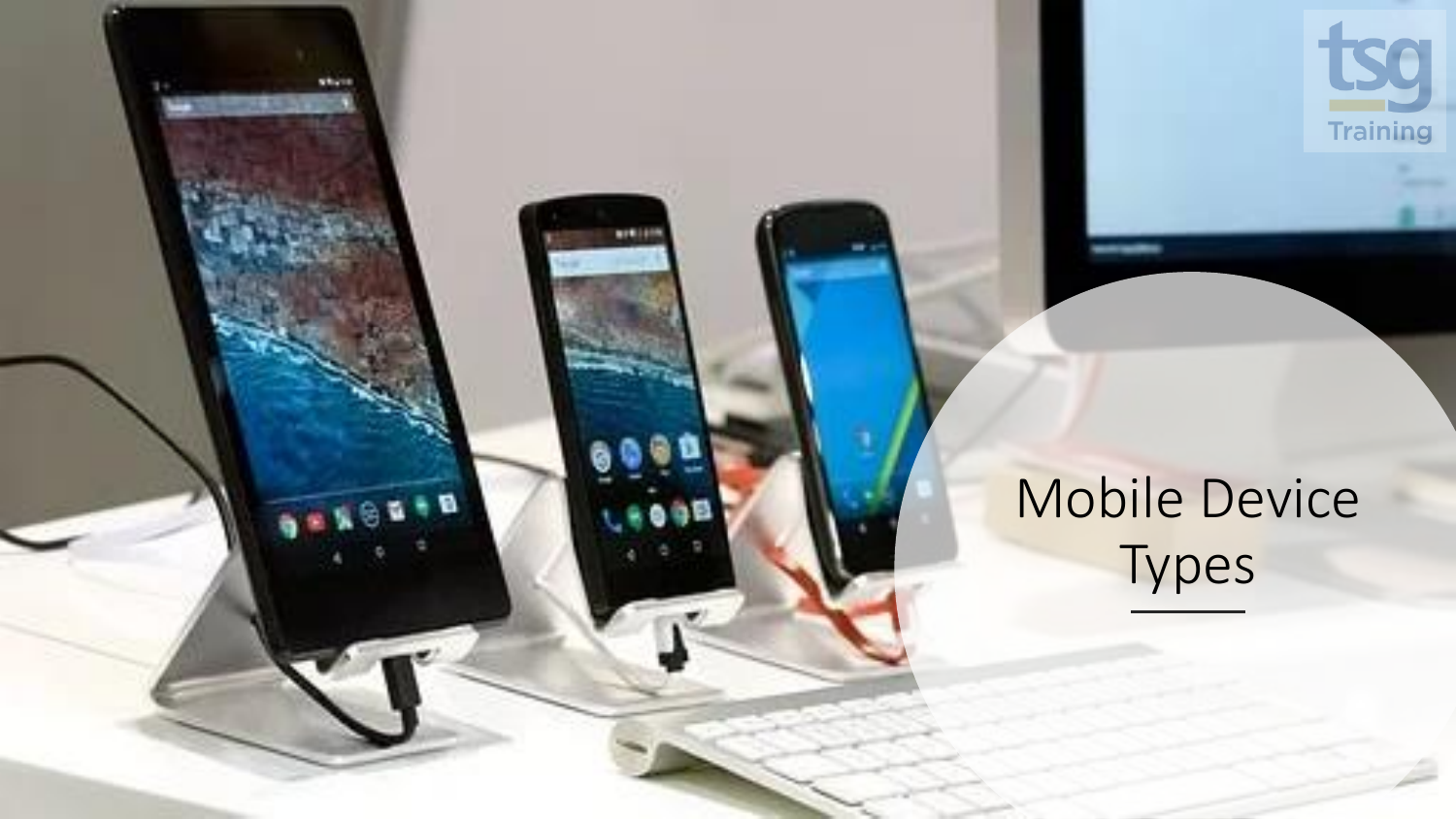

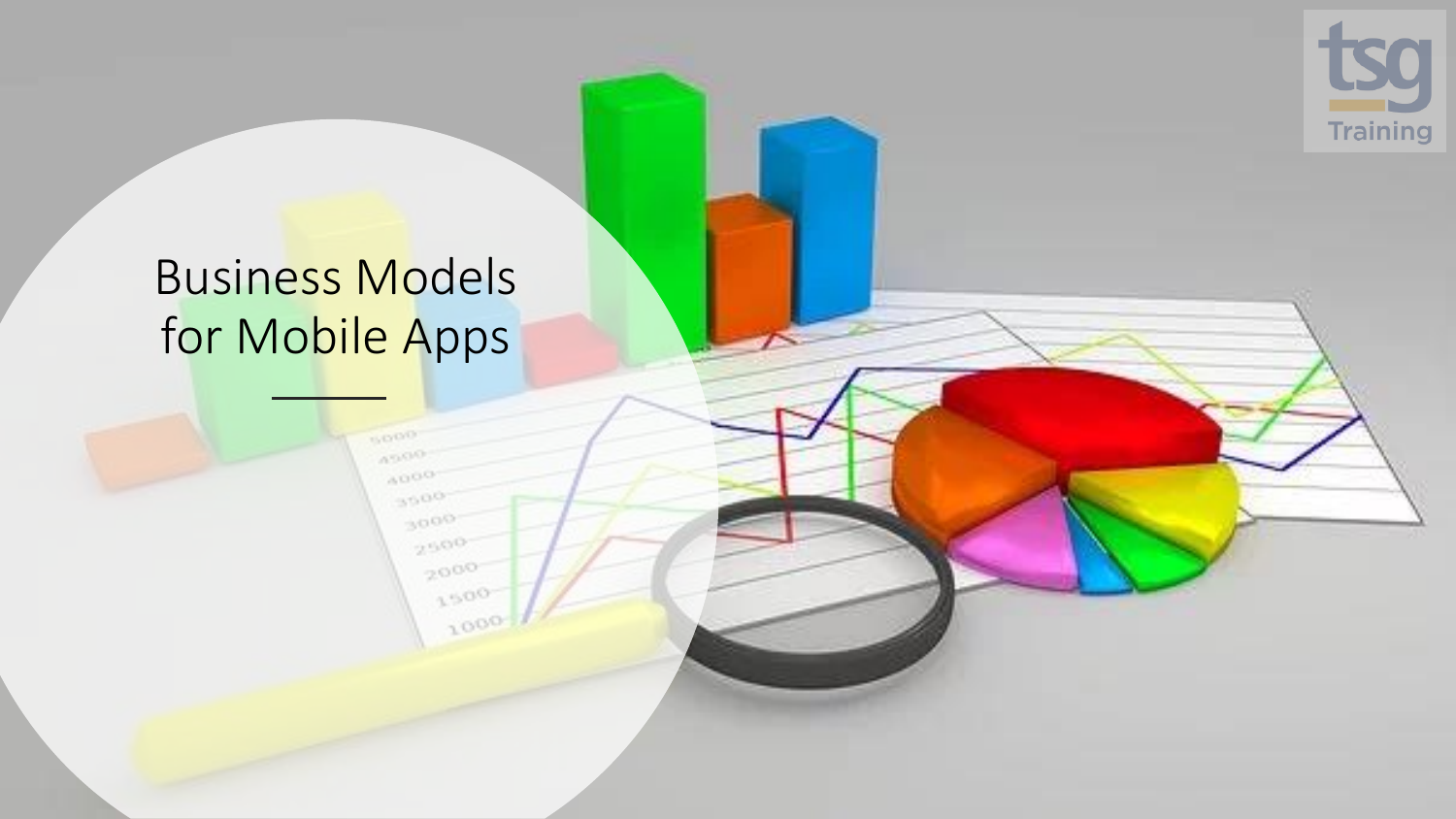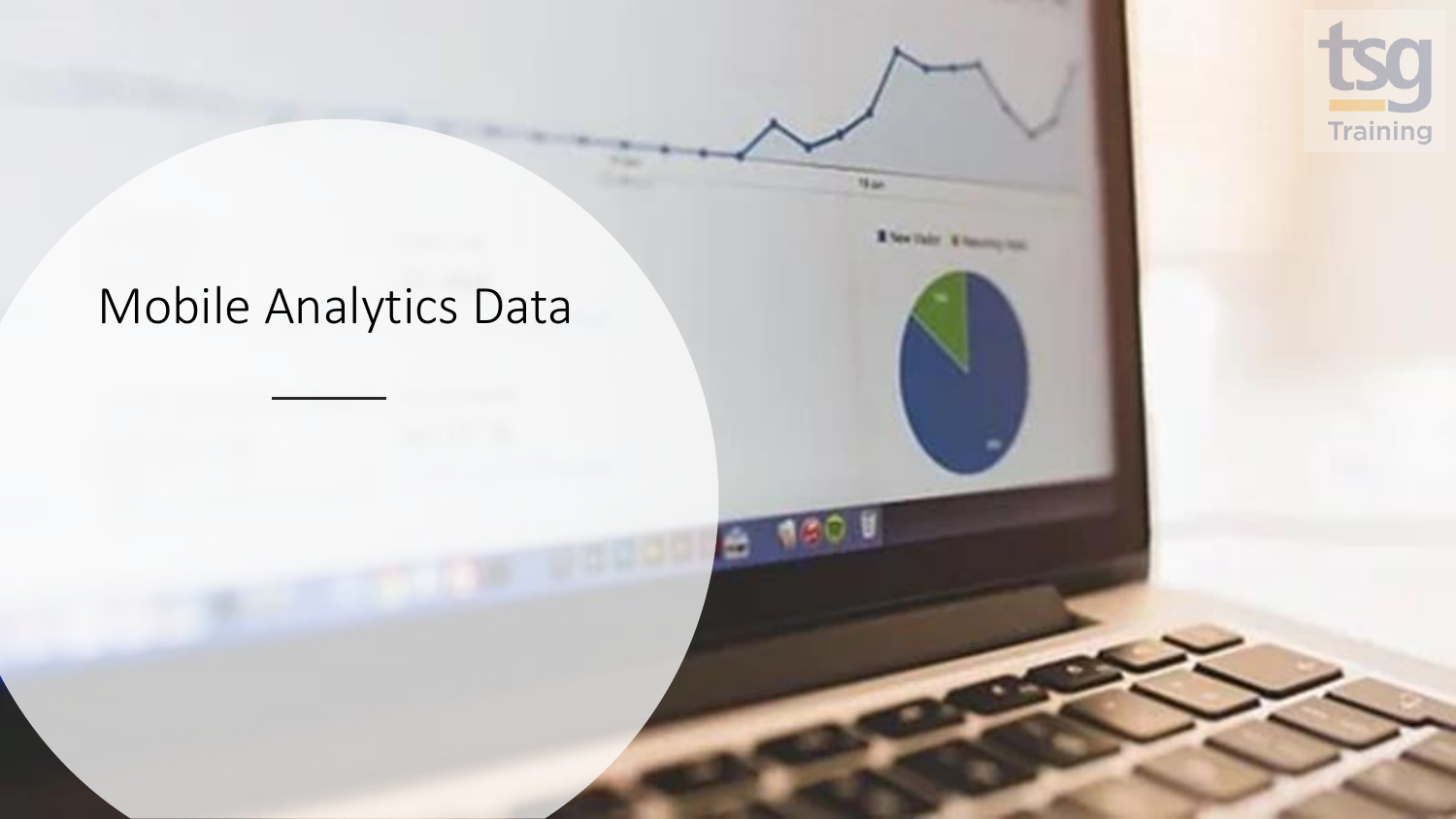

#### Types of Mobile Application and their Testing

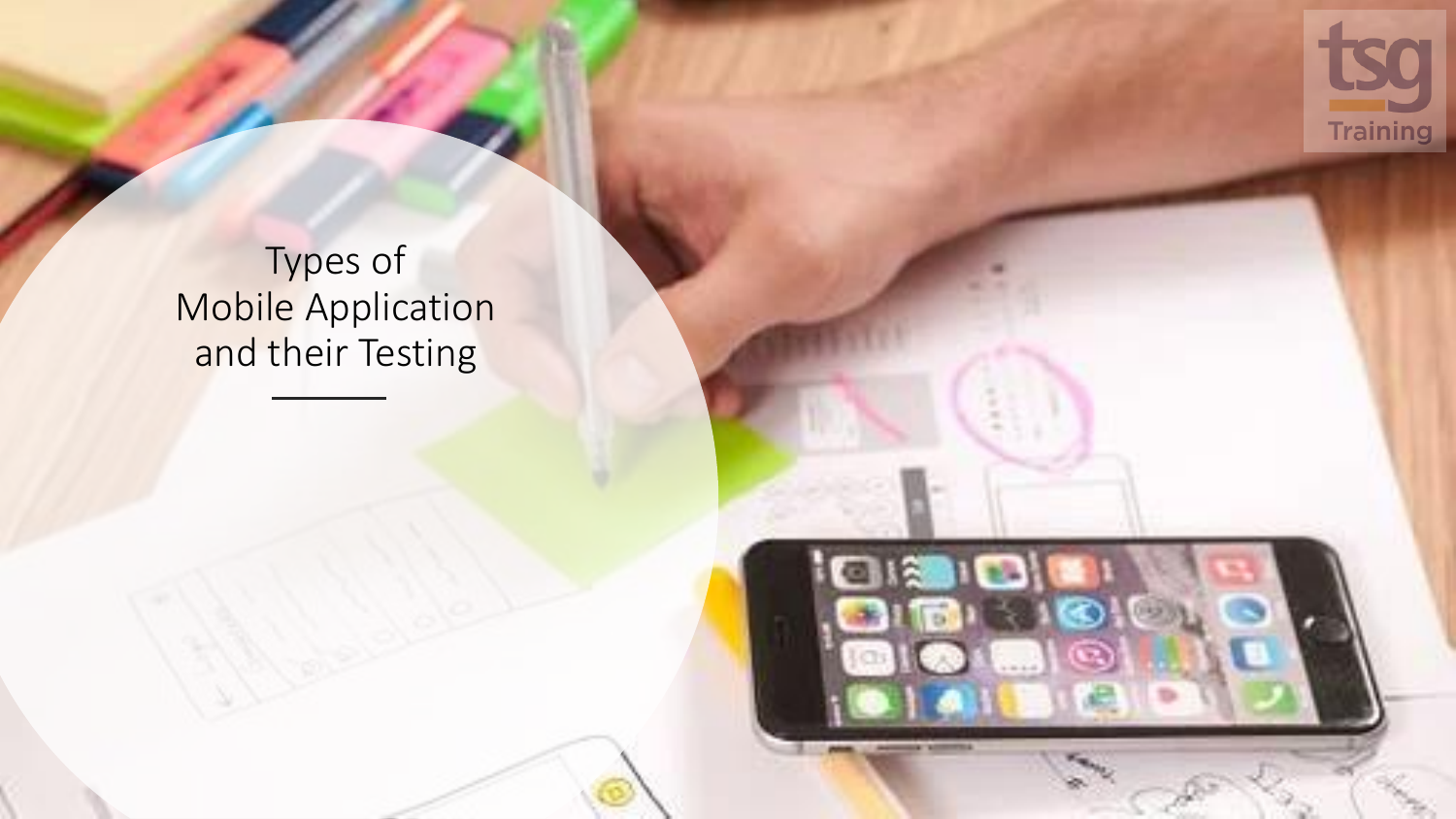

Mobile Architectures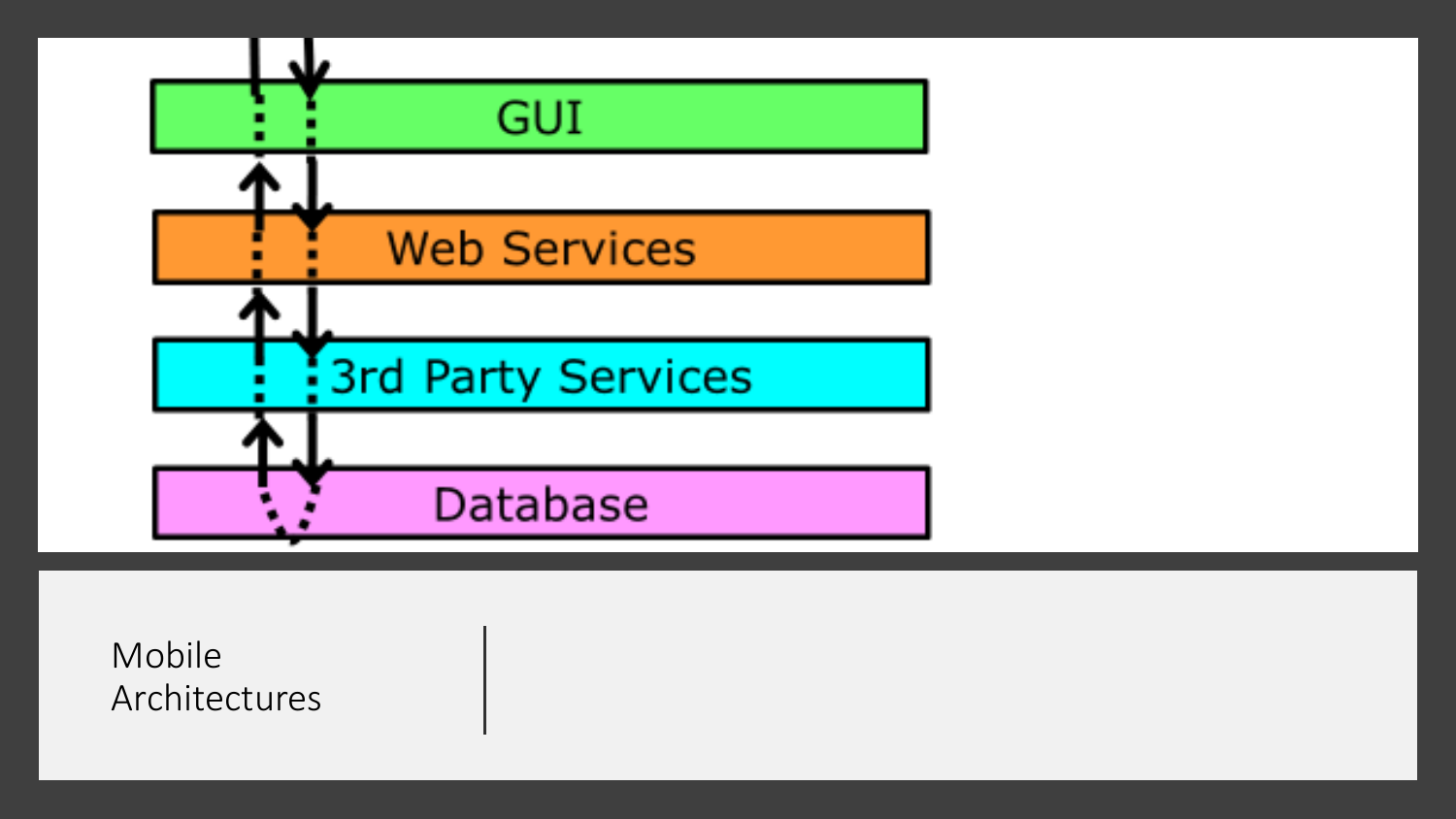

## Development Platforms & Tools for Mobile Applications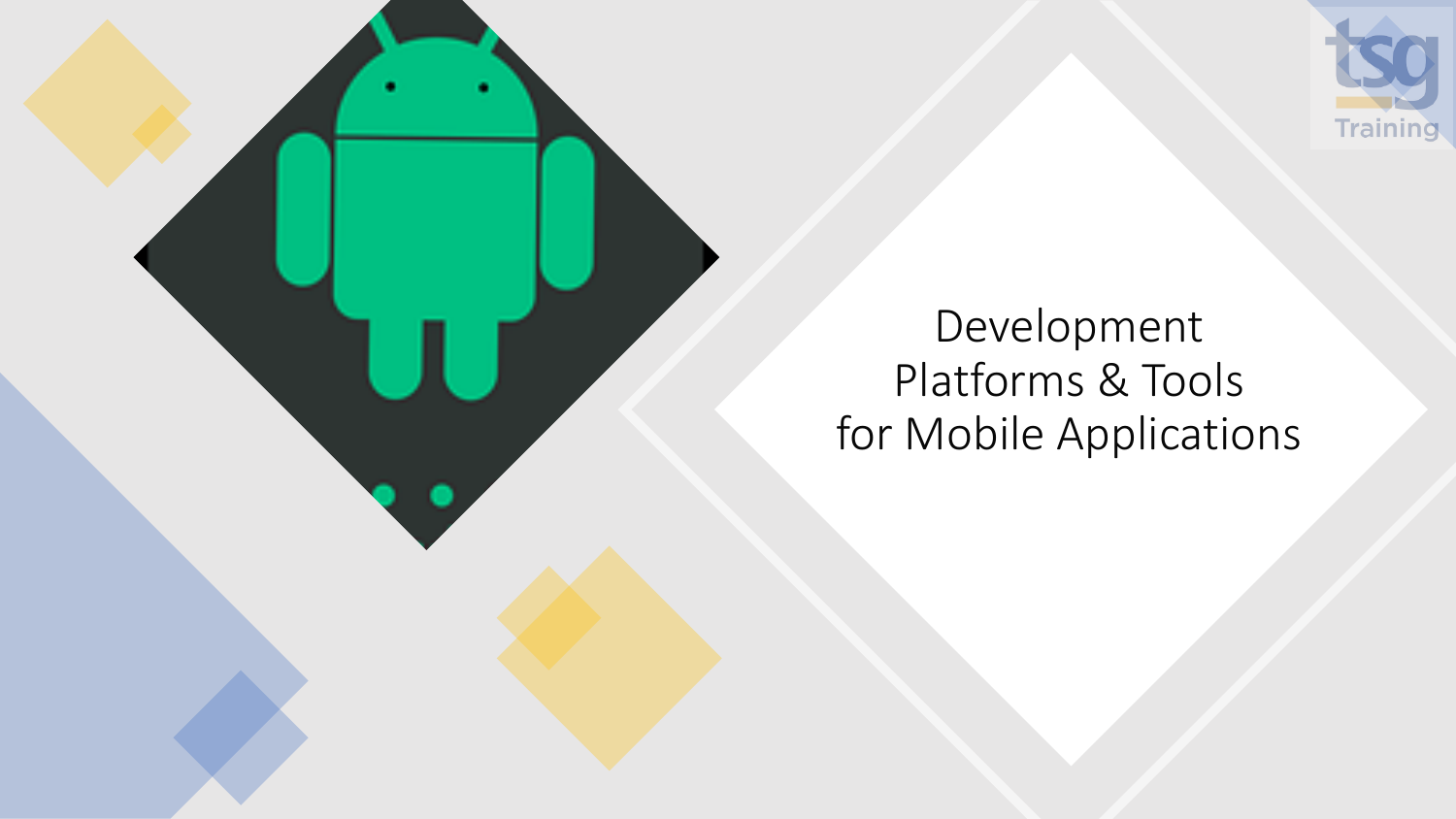

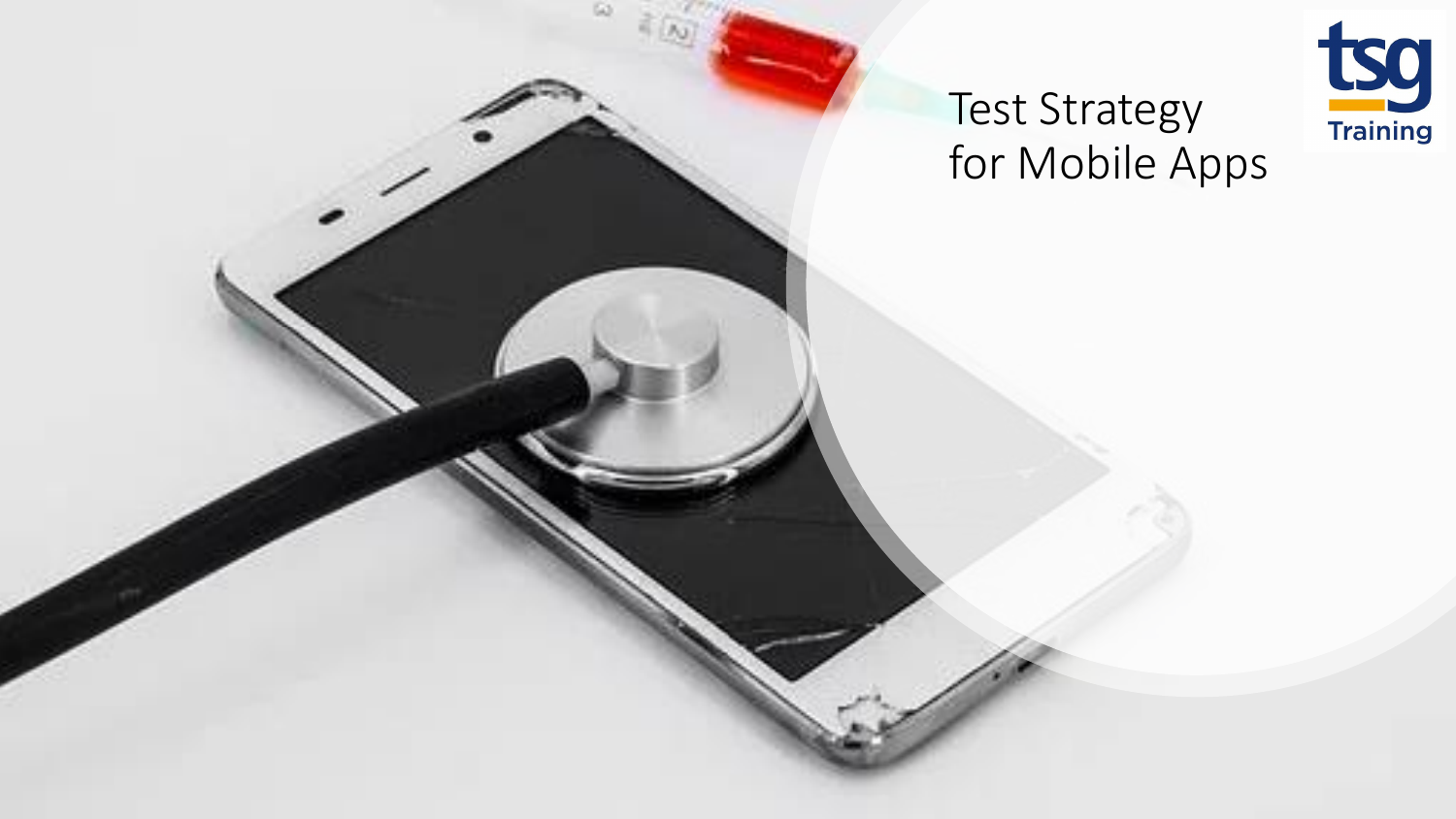## Testing for Device Features

| c<br>۹<br>o<br>m                | Last Swift (1991)<br>Took Trans. On 12.                                      |                                                                                                                                                                                                                                                                                                                                                                      |
|---------------------------------|------------------------------------------------------------------------------|----------------------------------------------------------------------------------------------------------------------------------------------------------------------------------------------------------------------------------------------------------------------------------------------------------------------------------------------------------------------|
| $\mathcal{A}^{(1)}$             | USAL 415 H. H. Short S. H. Hart H. Hart Line                                 |                                                                                                                                                                                                                                                                                                                                                                      |
| ۰<br>×                          | c<br>Mounter.                                                                | <b>TOR REAGAN</b><br>$\mathcal{H}^{\mathrm{R}}$                                                                                                                                                                                                                                                                                                                      |
| O 1                             | o<br><b>Straight</b>                                                         | an bene.<br>$\mathbb{CP}$ . ))                                                                                                                                                                                                                                                                                                                                       |
| 23                              | Mazon Radio<br>ak.                                                           | the tender                                                                                                                                                                                                                                                                                                                                                           |
|                                 | SAN Account<br>÷                                                             | are the aut<br>198.0                                                                                                                                                                                                                                                                                                                                                 |
| <b>Rooms</b>                    | Ò<br><b>TANAL Room</b>                                                       | <b>Read Control</b><br>$\begin{picture}(20,20) \put(0,0){\line(1,0){0.5}} \put(15,0){\line(1,0){0.5}} \put(15,0){\line(1,0){0.5}} \put(15,0){\line(1,0){0.5}} \put(15,0){\line(1,0){0.5}} \put(15,0){\line(1,0){0.5}} \put(15,0){\line(1,0){0.5}} \put(15,0){\line(1,0){0.5}} \put(15,0){\line(1,0){0.5}} \put(15,0){\line(1,0){0.5}} \put(15,0){\line(1,0){0.5}} \$ |
| <b>Burney</b><br><b>Science</b> | F<br>Act Cheese                                                              | (0,0)                                                                                                                                                                                                                                                                                                                                                                |
|                                 | Avenuen: Per Correlate Chinoe                                                |                                                                                                                                                                                                                                                                                                                                                                      |
|                                 | Bahara (Pac), 1936 (Ten (Bohm Austral)<br>Screenfiel, 197, 40 0 20 Min Fried | <b>Report Follows</b>                                                                                                                                                                                                                                                                                                                                                |
|                                 |                                                                              |                                                                                                                                                                                                                                                                                                                                                                      |
|                                 | m                                                                            | A                                                                                                                                                                                                                                                                                                                                                                    |





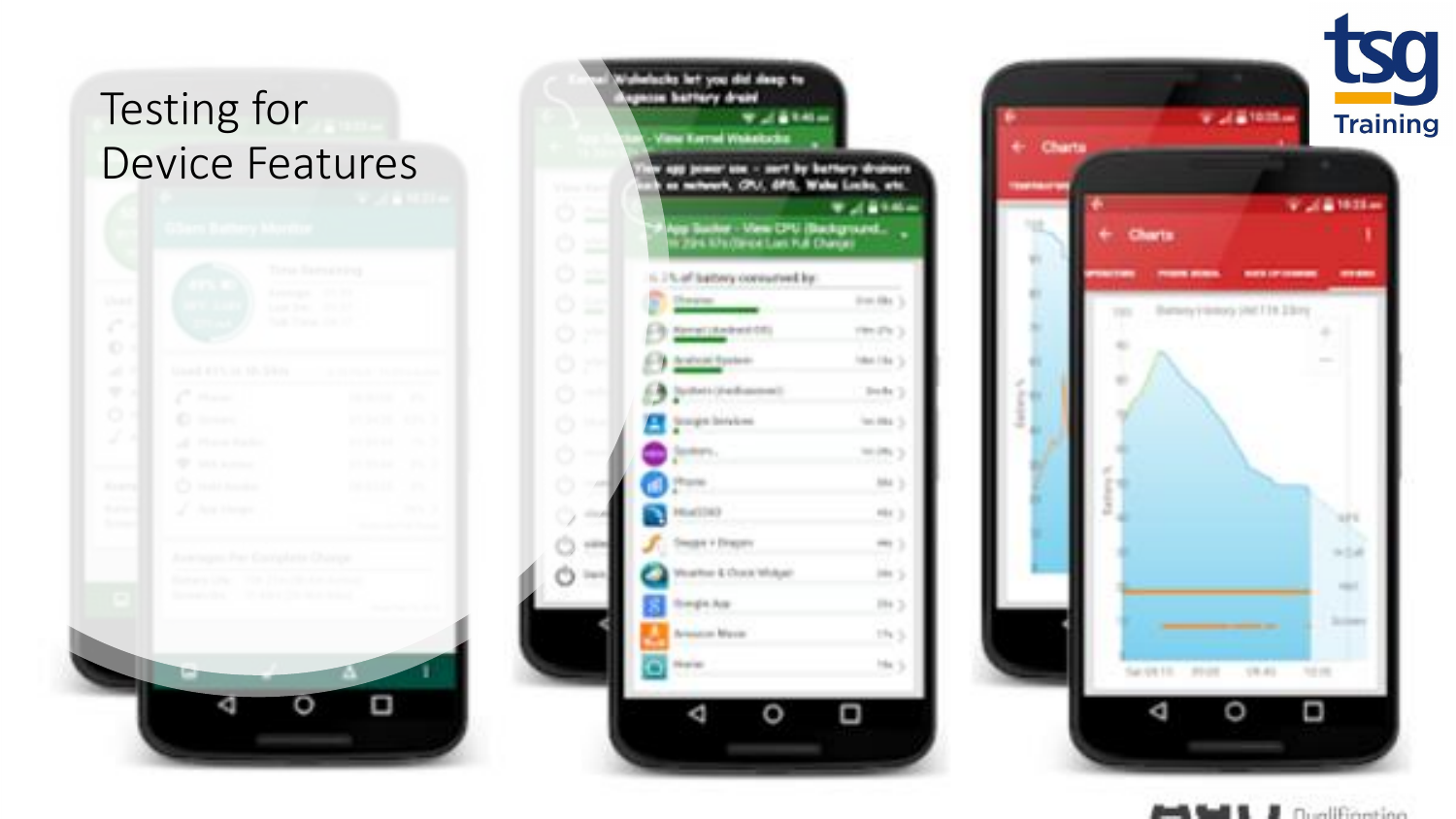

#### Globalization and Localization Testing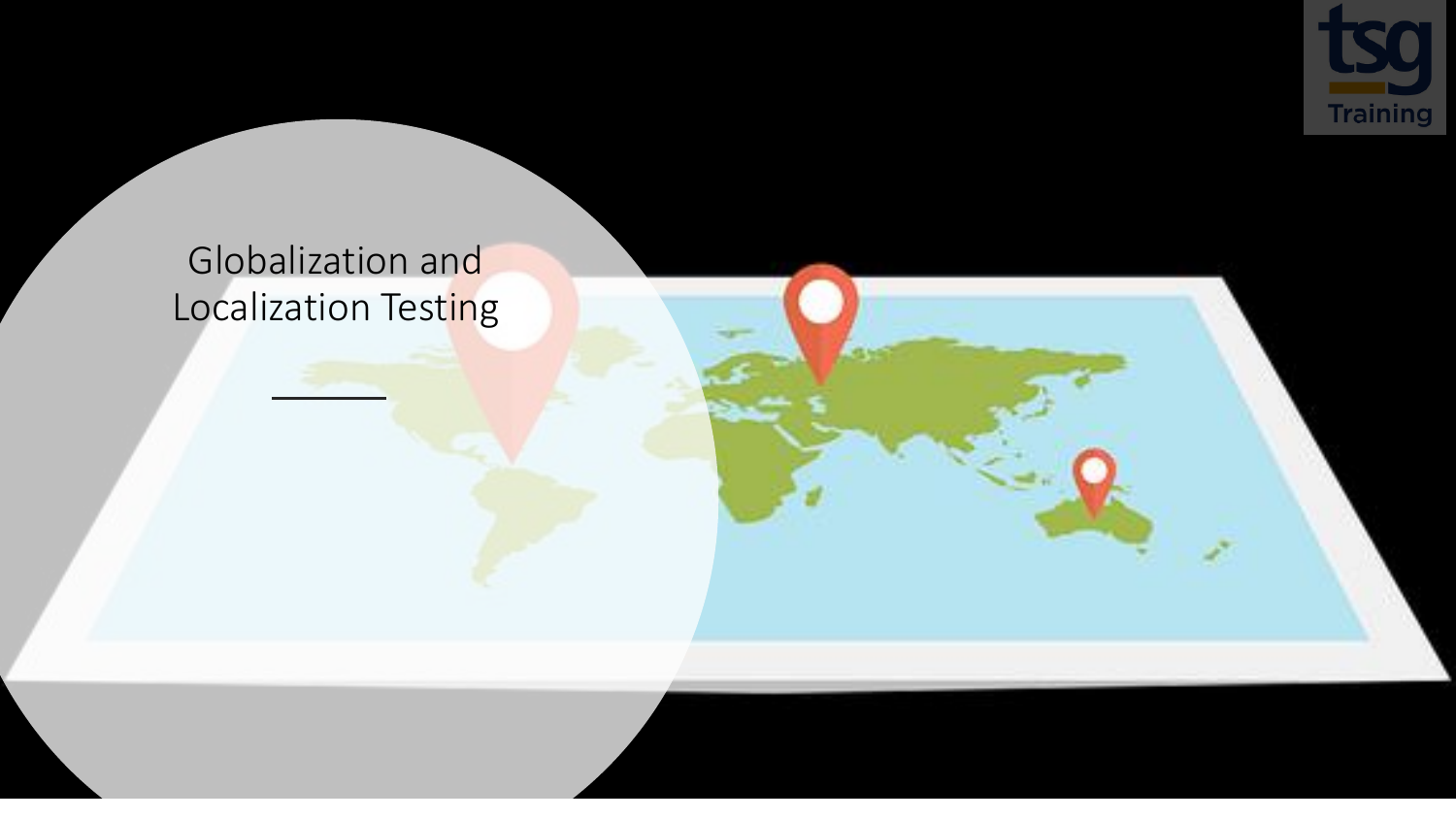# Field Testing & Post-Release Testing

**Training** 

B

 $n e<sup>5</sup>$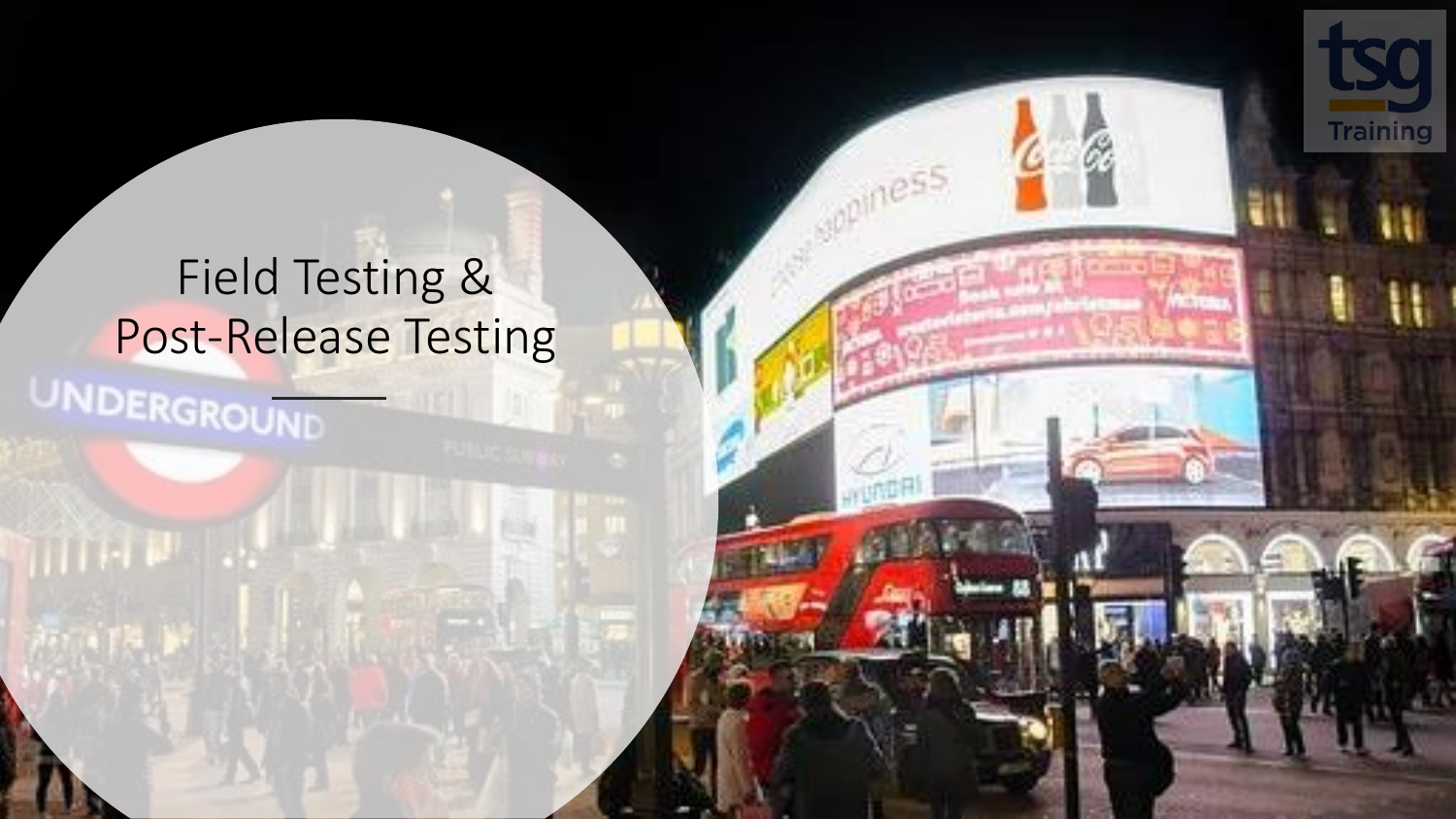#### Automation Approaches and Tools

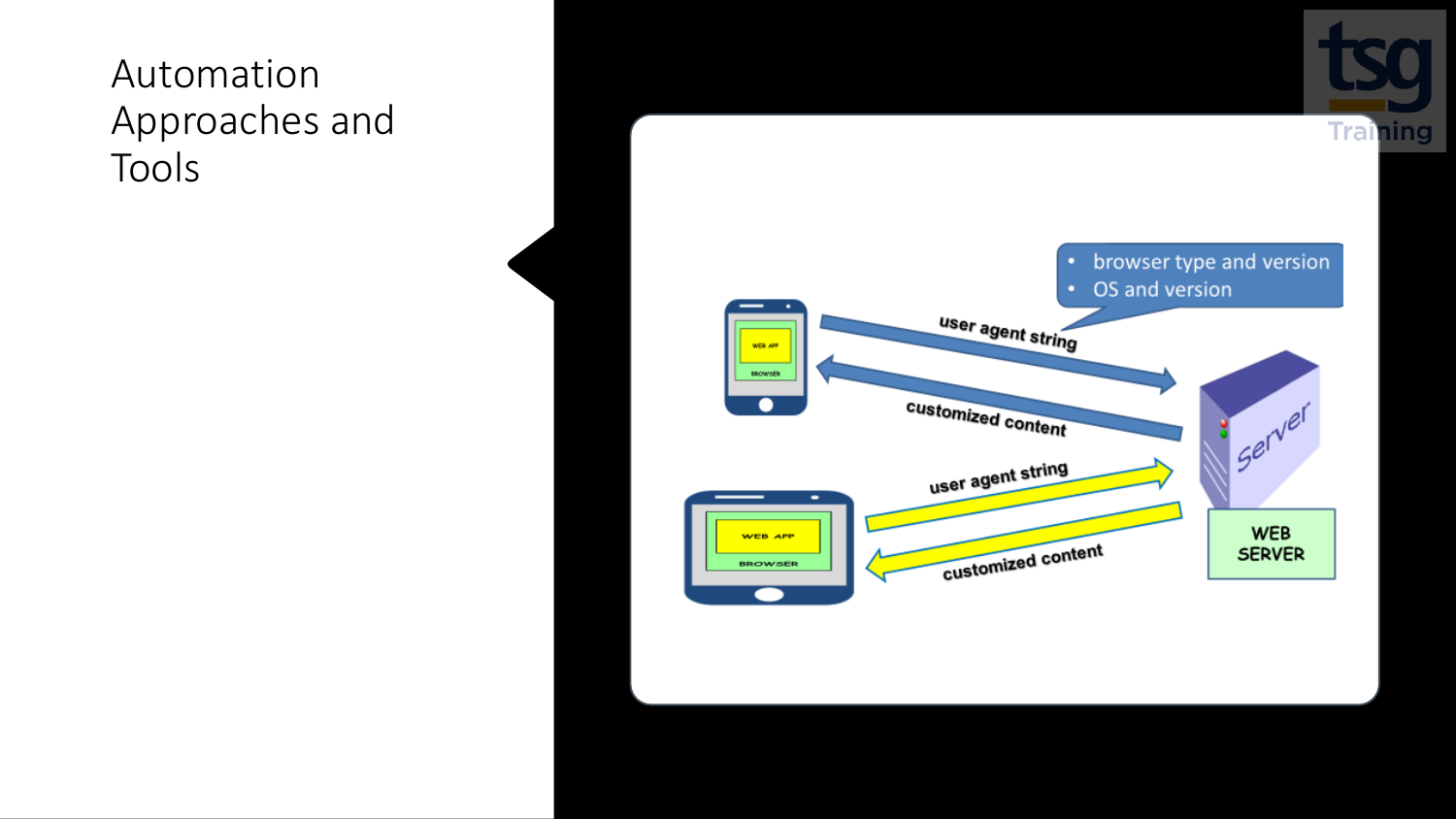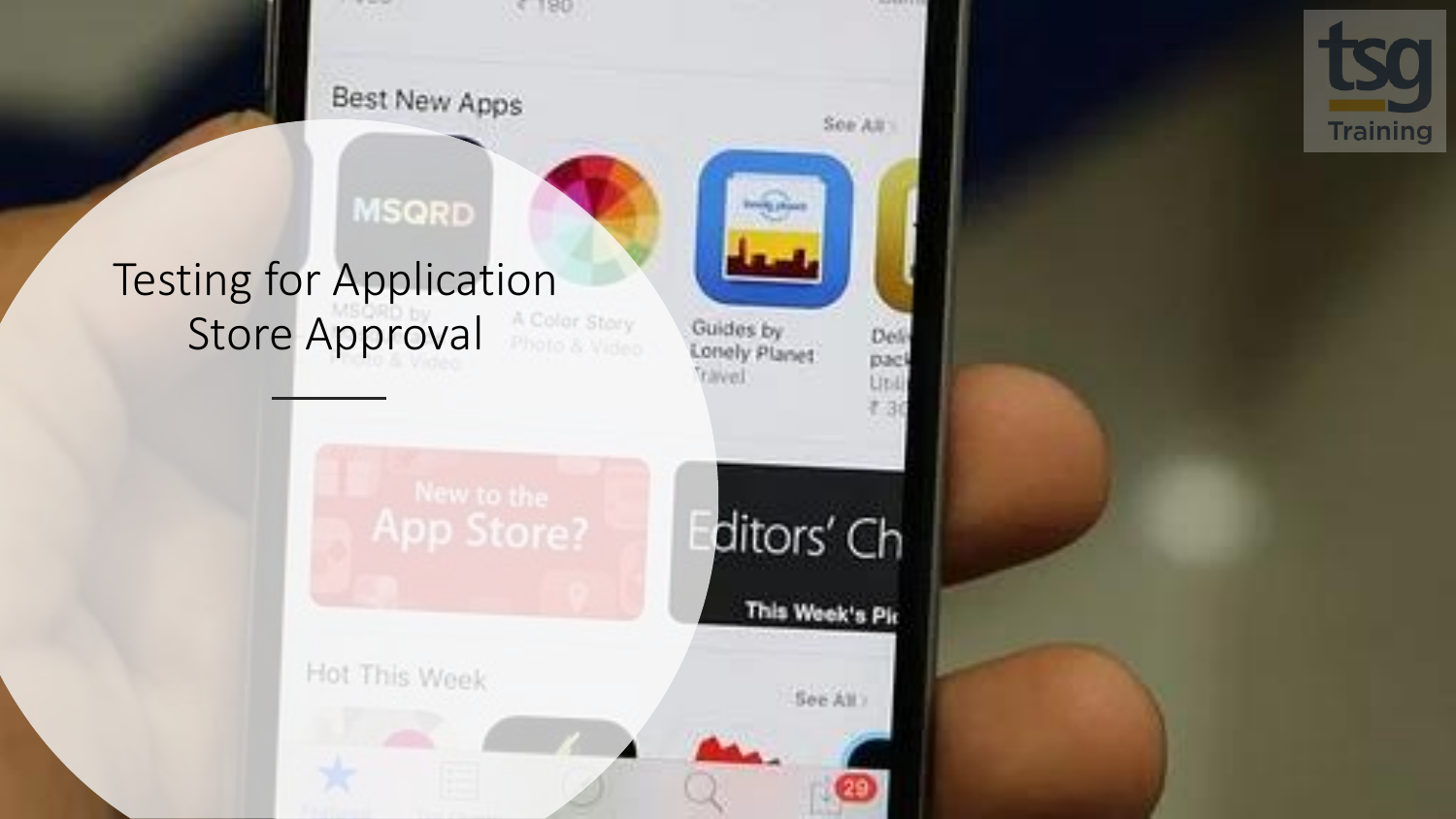## Available to you



This presentation

A recording of this [webinar](https://bit.ly/2ugmMwT)

The course with Angelina on:

- March 23-24, May 11-12 & June 25-26
- See [here](https://www.tsg-training.co.uk/course/isqi-certified-mobile-application-tester-cmap/) for the full course overview and to book online
- Save £250 on the March 23-24 course using code **CMAT250**